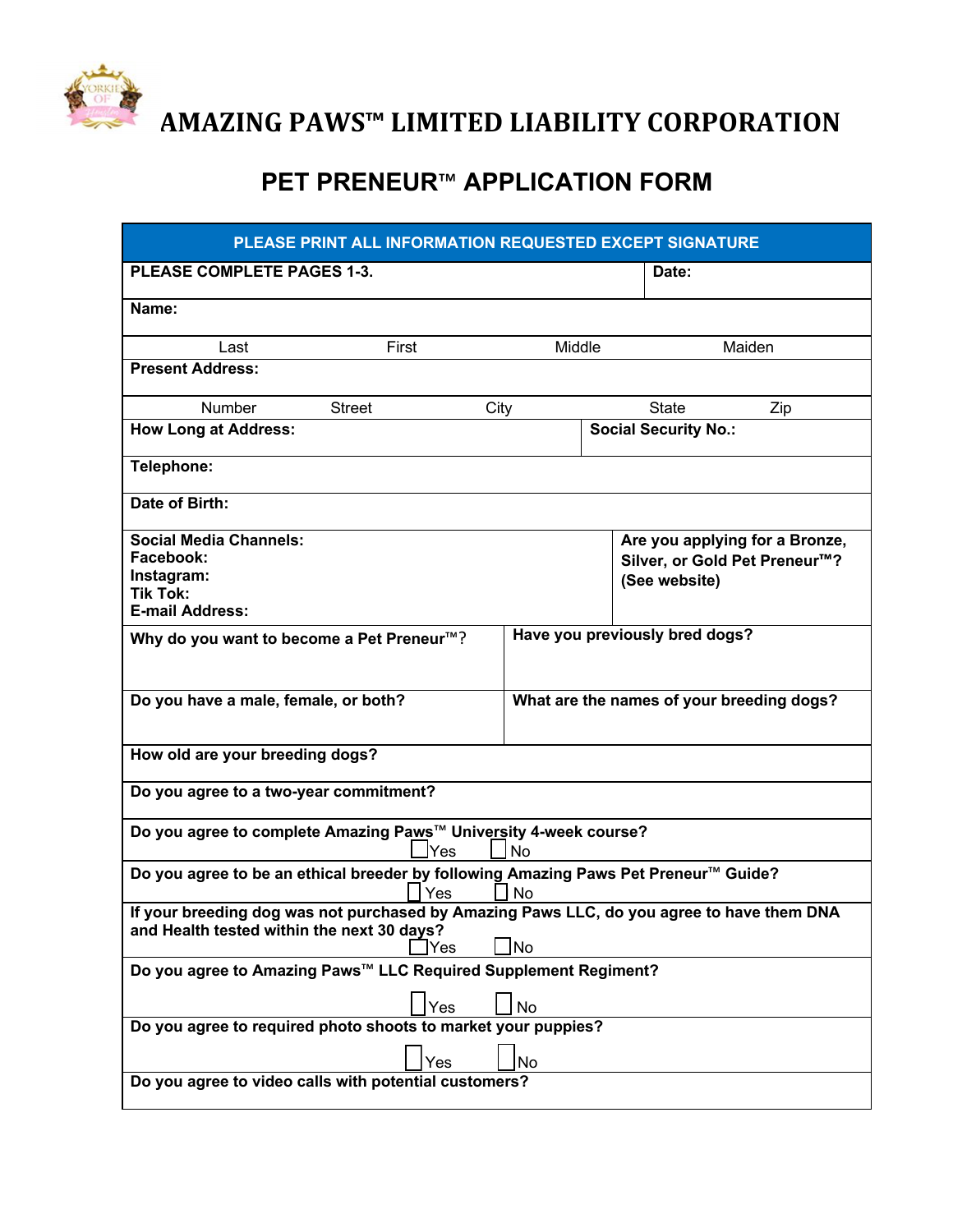

|                                                                                          |                | Yes<br><b>No</b>           |                                  |                    |  |  |
|------------------------------------------------------------------------------------------|----------------|----------------------------|----------------------------------|--------------------|--|--|
| Do you agree to in-person visits post COVID-19 at either your home or Amazing Paws™ LLC? |                |                            |                                  |                    |  |  |
|                                                                                          |                | Yes<br><b>No</b>           |                                  |                    |  |  |
|                                                                                          |                |                            |                                  |                    |  |  |
| What are your short-term goals in becoming a Pet Preneur™?                               |                |                            |                                  |                    |  |  |
| What are your long-term goals in becoming a Pet Preneur <sup>™</sup> ?                   |                |                            |                                  |                    |  |  |
| What do you want to learn in becoming a Pet Preneur <sup>™</sup> ?                       |                |                            |                                  |                    |  |  |
| What value can you add to the Pet Preneur <sup>™</sup> program?                          |                |                            |                                  |                    |  |  |
| What specific skills can you add to the Pet Preneur program™?                            |                |                            |                                  |                    |  |  |
| <b>EDUCATION &amp; OTHER INFORMATION</b>                                                 |                |                            |                                  |                    |  |  |
| <b>TYPE OF SCHOOL</b>                                                                    | <b>NAME OF</b> | <b>LOCATION</b>            | NO. OF                           | <b>MAJOR &amp;</b> |  |  |
|                                                                                          | <b>SCHOOL</b>  | (Complete mailing address) | <b>YEARS</b><br><b>COMPLETED</b> | <b>DEGREE</b>      |  |  |
| <b>High School</b>                                                                       |                |                            |                                  |                    |  |  |
|                                                                                          |                |                            |                                  |                    |  |  |
| College                                                                                  |                |                            |                                  |                    |  |  |
|                                                                                          |                |                            |                                  |                    |  |  |
| <b>Bus. or Trade School</b>                                                              |                |                            |                                  |                    |  |  |
|                                                                                          |                |                            |                                  |                    |  |  |
|                                                                                          |                |                            |                                  |                    |  |  |

| <b>Work Experience</b>                                                                                                            |                         |     |  |  |  |  |
|-----------------------------------------------------------------------------------------------------------------------------------|-------------------------|-----|--|--|--|--|
| <b>Current Employment</b>                                                                                                         |                         |     |  |  |  |  |
| <b>Name of Employer:</b>                                                                                                          | <b>Employment Dates</b> |     |  |  |  |  |
|                                                                                                                                   | From:                   |     |  |  |  |  |
|                                                                                                                                   |                         | To: |  |  |  |  |
| <b>Complete Address:</b>                                                                                                          |                         |     |  |  |  |  |
| <b>Phone Number:</b>                                                                                                              | <b>Job Title:</b>       |     |  |  |  |  |
| Reason for Leaving if not Currently Employed (be specific):                                                                       |                         |     |  |  |  |  |
| List the jobs you held, duties performed, skills used or learned, advancements or promotions<br>while you worked at this company. |                         |     |  |  |  |  |
|                                                                                                                                   |                         |     |  |  |  |  |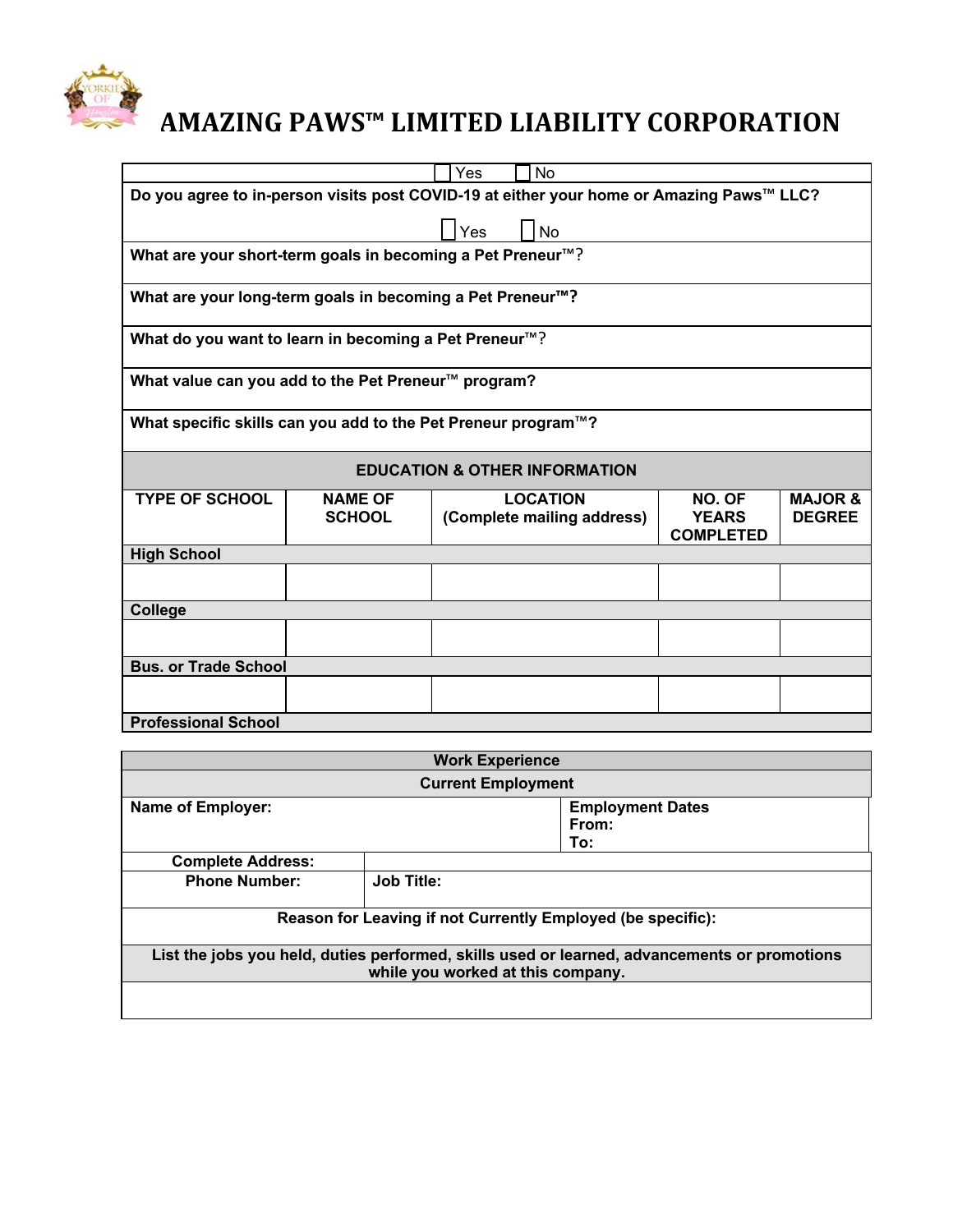

### **PLEASE READ CAREFULLY**

### **APPLICATION FORM WAIVER**

In exchange for the consideration of my job application by AMAZING PAWS, LLC (hereinafter called "the Company"), I agree that:

Neither the acceptance of this application nor the subsequent entry into any type of employment relationship, either in the position applied for or any other position, and regardless of the contents of employee handbooks, personnel manuals, benefit plans, policy statements, and the like as they may exist from time to time, or other Company practices, shall serve to create an actual or implied contract of employment, or to confer any right to remain an employee of AMAZING PAWS, LLC or otherwise to change in any respect the employment-at-will relationship between it and the undersigned, and that relationship cannot be altered except by a written instrument signed by the General Manager of the AMAZING PAWS, LLC. Both the undersigned and AMAZING PAWS, LLC may end the employment relationship at any time, without specified notice or reason. If employed, I understand that the Company may unilaterally change or revise their benefits, policies and procedures and such changes may include reduction in benefits.

I authorize investigation of all statements contained in this application. I understand that the misrepresentation or omission of facts called for is cause for dismissal at any time without any previous notice. I hereby give AMAZING PAWS, LLC permission to contact schools, previous employers (unless otherwise indicated), references, and others, and hereby release AMAZING PAWS, LLC from any liability because of such contract.

I also understand that (1) the Company has a drug and alcohol policy that provides for pre-employment testing as well as testing after employment; (2) consent to and compliance with such policy is a condition of my employment; and (3) continued employment is based on the successful passing of testing under such policy. I further understand that continued employment may be based on the successful passing of job-related physical examinations.

I understand that, in connection with the routine processing of your employment application, the Company may request from a consumer reporting agency an investigative consumer report including information as to my credit records, character, general reputation, personal characteristics, and mode of living. Upon written request from me, AMAZING PAWS, LLC will provide me with additional information concerning the nature and scope of any such report requested by it, as required by the Fair Credit Reporting Act.

I further understand that my employment with AMAZING PAWS, LLC shall be probationary for a period of sixty (60) days, and further that at any time during the probationary period or thereafter, my employment relation with AMAZING PAWS is terminable at will for any reason by either party.

#### **Signature of Applicant Community Community Community Community Community Community Community Community Community Community Community Community Community Community Community Community Community Community Community Communit**

This Company is an equal employment opportunity employer. We adhere to a policy of making employment decisions without regard to race, color, religion, sex, sexual orientation, national origin, citizenship, age or disability. We assure you that your opportunity for employment with this Company depends solely on your qualifications.